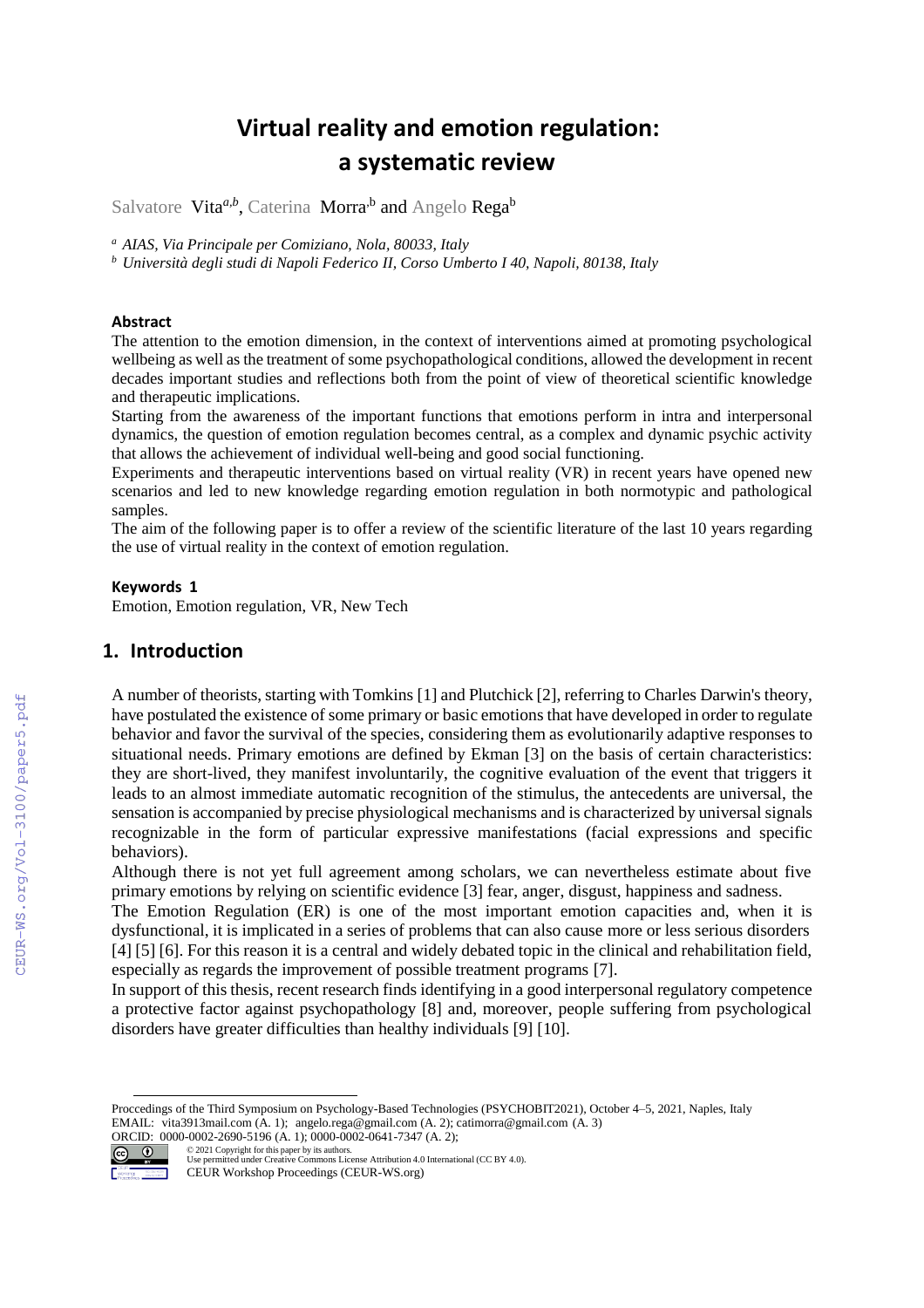Defining emotion regulation is not a simple task, in fact, literature provides various theoretical definitions of the construct precisely because of the multiplicity of processes and functions underlying the various regulation strategies, as well as the lack of concrete and agreed theoretical systems [10].

Virtual reality (VR) can be described through an analysis that takes into consideration purely the technological aspect, for which it is defined as "computer-generated simulation of a real or imaginary environment" [10].

The essential aspects, from a technical point of view, that define a virtual reality technology are: a computer capable of supporting real-time animations, controlled by a series of position trackers; a set of input information that must be integrated and used to provide the user with an image modification, possibly in a rapid time to the point of creating an illusion of concomitance; a stereoscopic headset (head-mounted-display-HDM) for visual output [11].

Despite the importance of this description, it would be simplistic to consider virtual reality as a simple sum of technologies, its founding element and what makes it such an important scientific frontier is that it allows a new type of human-machine interaction [12] able to convey experience and knowledge [13].

### **1.1 Emotion regulation in virtual reality**

The impact of emotion regulation interventions on well-being has been extensively documented in the literature and the positive changes with respect to this process have also been important with regard to mental health and relationship satisfaction [14] [15]. Despite this, it is only in recent years that virtual reality technologies have been incorporated into the design of such interventions, both in the clinical and non-clinical settings, as a means to facilitate and increase the positive outcomes of ER [16] [17]. The application of virtual reality in psychology has a great advantage as it allows researchers and

doctors to create realistic experiences but in a safe environment, such as in the laboratory or in the clinical setting [13]. Thanks to this, it is possible to measure in real time the cognitive, emotion, physiological and behavioral responses with respect to different "real life" situations while maintaining experimental control [18]. The VR system, therefore, has the possibility of creating a rapprochement between laboratory and daily operation, establishing itself as an environmentally valid environment [18].

Through virtual reality it was possible to improve the subjects' abilities to recognize and control their emotions. Lorenzetti et al. created a virtual environment in which it was possible to experience a game through which participants received sensory feedback in real time whenever they felt tenderness, distress or neutral emotion states in progress [19]. The neurofeedback system was based on BCI (neuronal interface based on EEG) for which neuronal activity was connected to the colorof the virtual environment which changed according to the fluctuation of the emotion state experienced by the subject. In this way, the participants were instructed to feel tenderness or anguish as intensely as possible and to voluntarily increase the intensity of their emotions in the sense of increasing their neural activity while experiencing complex emotions [19].

Over the years, some researchers have also investigated the issue of the use of VR in pathological samples, with the aim of monitoring its effectiveness and usability in therapy [17] [20] [21].

This article offers a review of the last 10 years regarding the use of VR in emotion regulation in different contexts and with heterogeneous samples.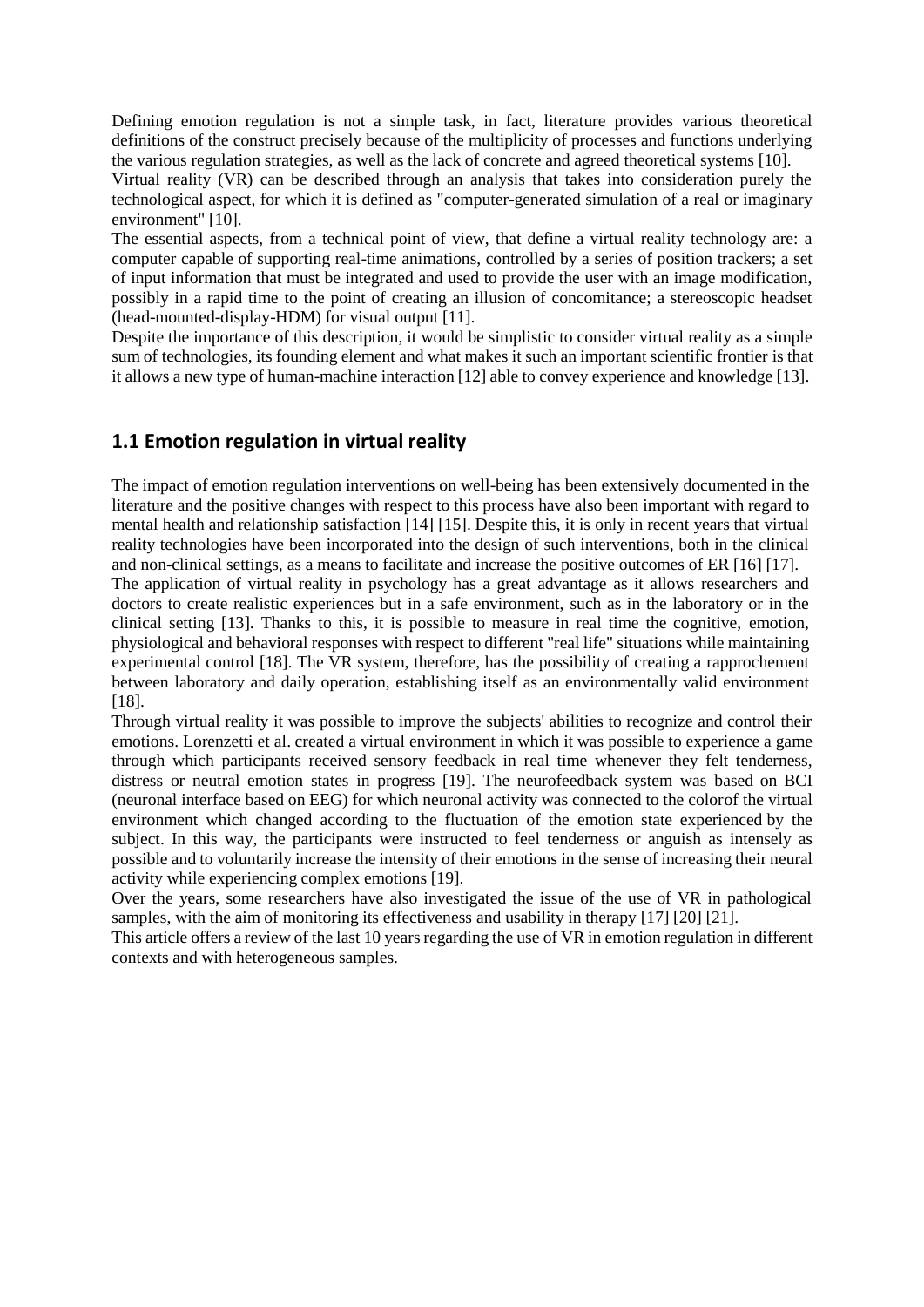#### **2. Method**

The literature analysis was carried out using the main search engines PubMed and Google Scholar. Advanced searches were carried out which allowed to direct the bibliographic search towards results that presented the main keywords "virtual reality" and "emotion regulation" combined with the words "emotion", " psychological disorders", "gad", "anxiety disorders ", "borderline" emerged after the bibliographic searches. The words have been searched in thetitle section and, where possible, among the key words. The search was carried out in July 2020, including articles published over a period of time ranging from 2010 to 2020.

**Exclusion criteria**: No VR studies

#### **3. Results**

The results of *Table 1* show that virtual reality is a valid tool for implementing treatments aimed at improving emotion regulation strategies in patients and healthy subjects.

The studies by Lorenzetti et.al, Weerdmeester et al., investigated the use of biofeedback and neurofeedback within VR and found an improvement in the regulation of the emotion and physiological response and awareness through these techniques.

Konrad et al. and Bosse et al. both conducted two studies on non-clinical subjects and had satisfactory results with respect to the possibility of using virtual reality systems in order to generate learning of more adaptive ER strategies.

A series of VR interventions, carried out by Tarrant et al., Navarro-Haro et al. on the other hand, were found to be effective in subjects with generalized anxiety disorders by improving the conscious control of their anxious response using both relaxation techniques and meditation.

A single study was conducted by Navarro-Haro et al on borderline disorder. From this intervention, through VR, an improvement was seen with respect to the negative emotions generally experienced by BDP subjects.

With respect to phobic disorders, a review of nine studies presented by Wechsler et al. suggests that VR exposure shows a greater potential and is no less effective than in vivo exposure in specific phobia andagoraphobia.

Ultimately Wrzesien et al. they focused their intervention on the possibility of learning emotion regulation through the use of self-similar avatars in a virtual environment and the results indicate an improvement in emotion regulation through model observation (VRS).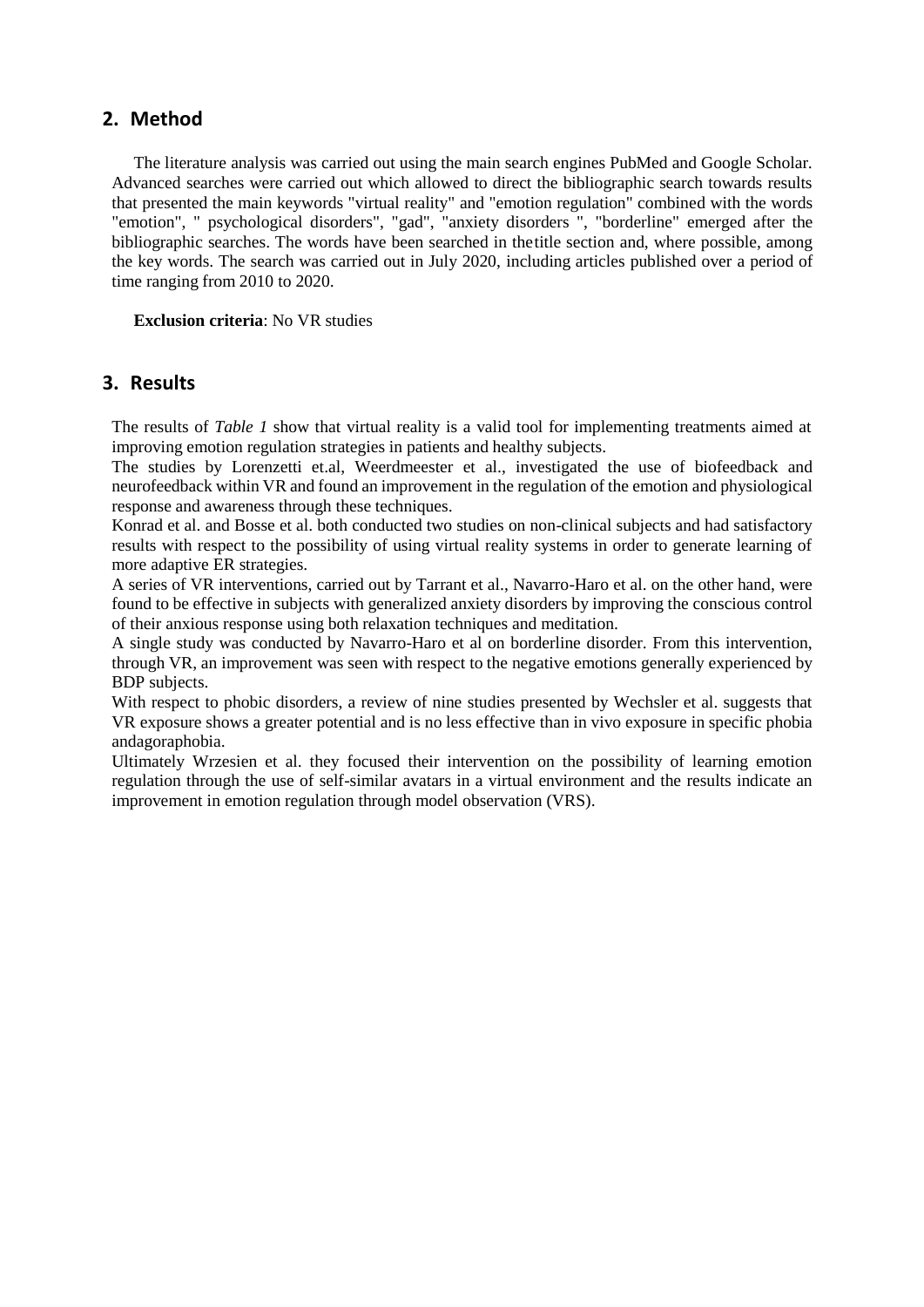**Table 1** Table title

| Authors                                  | Year | Sample<br>Characteristics        | VR activities                                                    | Evaluation of<br>the ER                                                                         | Outcomes                                                                                                                                                                                                               |
|------------------------------------------|------|----------------------------------|------------------------------------------------------------------|-------------------------------------------------------------------------------------------------|------------------------------------------------------------------------------------------------------------------------------------------------------------------------------------------------------------------------|
| Tong et<br>al.<br>(articles)             | 2015 | 13 patients with<br>chronic pain | Immersive<br>environment<br>stereoscopic<br>VR display           | Numerical<br><b>Rating Scale</b><br>(NRS)<br>for Self-Report<br>Pain Levels<br>(values $0-10$ ) | These findings indicate<br>that the VMW (VR<br>paired with<br>biofeedback for MBSR<br>training) was<br>significantly more<br>effective than MBSR<br>alone at reducing<br>reported pain levels<br>among<br>participants |
| Weerdme<br>ester et<br>al.<br>(articles) | 2017 | 72 healthy<br>adults             | Virtual<br>reality video<br>game based<br>on<br>biofeedback      | <b>Trier Social</b><br><b>Stress Test</b>                                                       | Learning to manage<br>physiological activity                                                                                                                                                                           |
| Konrad et<br>al.<br>(articles)           | 2016 | 128 healthy<br>adults            | Non<br>immersive<br>web-based<br><b>VR</b>                       | SHS, SWLS,<br><b>RPWB</b>                                                                       | Generation of more<br>adaptive ER strategies                                                                                                                                                                           |
| <b>Bosse</b><br>et.al<br>(articles)      | 2014 | 34 healthy<br>adults             | Virtual<br>scenario with<br>induction of<br>negative<br>emotions | subjective<br>emotion<br>ratings                                                                | Strengthening or<br>weakening of emotion<br>responses to negative<br>stimuli                                                                                                                                           |
| Navarro-<br>Haro et<br>al.<br>(articles) | 2019 | 42 patients with<br>GAD          | <b>DBT</b><br>immersive<br>virtual reality                       | <b>GAD-7 HADS</b><br><b>FFMQ DERS</b><br><b>MAIA</b>                                            | Improvement of<br>awareness and anxiety<br>response                                                                                                                                                                    |
| Navarro-<br>Haro et<br>al.<br>(articles) | 2016 | 1 borderline<br>patient          | Vr DBT                                                           | DBT diary card                                                                                  | Reduction of negative<br>emotion and increase<br>of awareness                                                                                                                                                          |
| Wrzesien<br>et al.<br>(articles)         | 2014 | 22 teenagers                     | Vr with self-<br>like avatars<br>(VRS)                           | VAS and SAM<br>EGG                                                                              | Improvement of<br>emotion regulation<br>through model<br>observation (VRS)                                                                                                                                             |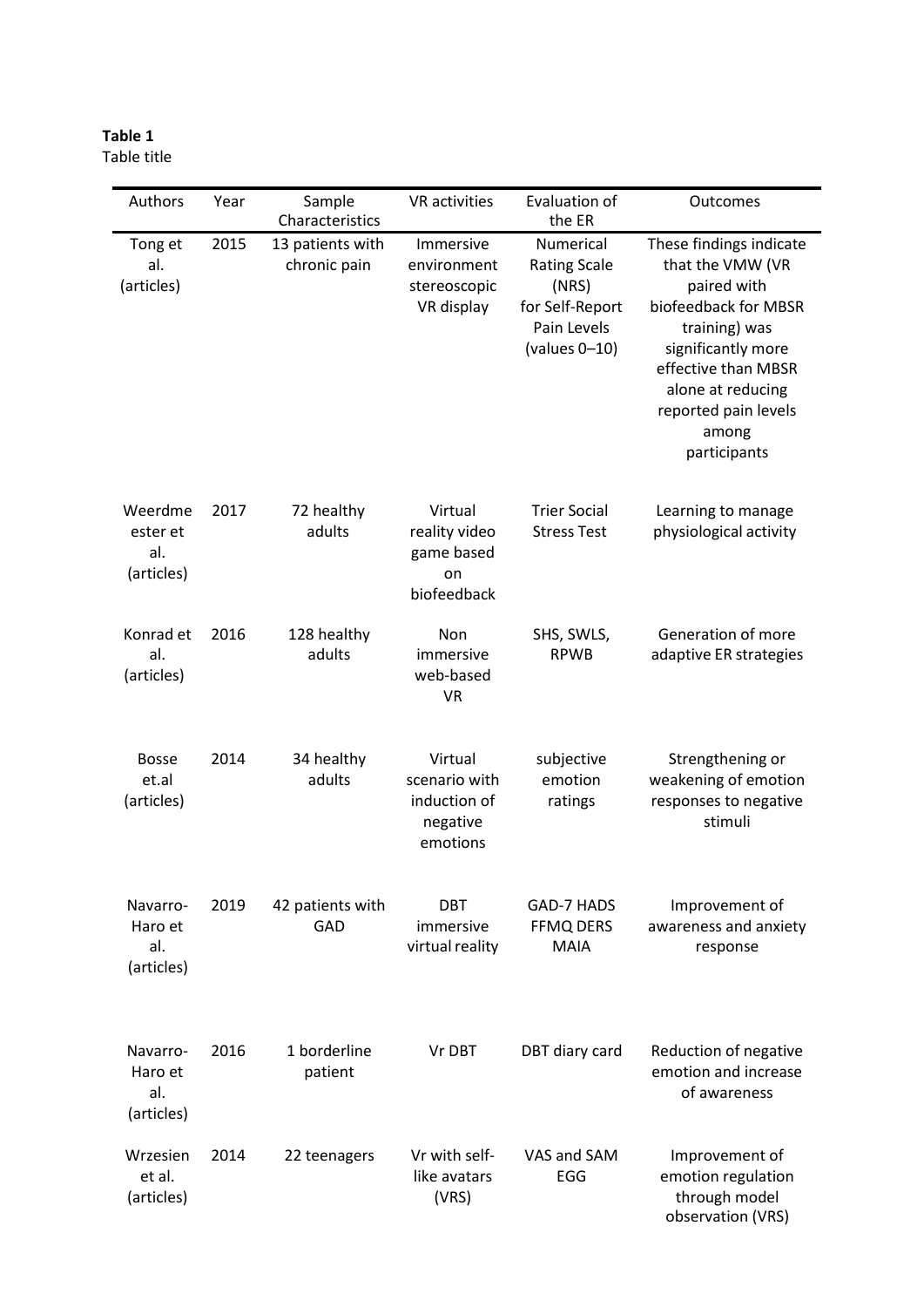| Wechsler<br>et al.<br>(articles)   | 2019 | 371 phobic<br>disorder pat. | Exhibition in<br><b>VR</b>                                            | Hedges' g<br>effect sizes                       | VR exposure shows a<br>greater potential and is<br>no less effective than in<br>vivo exposure in<br>specific phobia and<br>agoraphobia.                                                     |
|------------------------------------|------|-----------------------------|-----------------------------------------------------------------------|-------------------------------------------------|---------------------------------------------------------------------------------------------------------------------------------------------------------------------------------------------|
| Tarrant et<br>al.<br>(articles)    | 2018 | 14 patients with<br>GAD     | VR and<br>meditation                                                  | Physiological<br>measurement<br>with EGG        | VR intervention led to a<br>physiological reduction<br>in anxiety.                                                                                                                          |
| Bornioli<br>et al.<br>(articles)   | 2019 | 384 healthy<br>adults       | Non-<br>immersive<br>laptop                                           | <b>UWIST MACL</b><br>scale, PRS<br>scale        | Results show the<br>crucial features that<br>make walking positive<br>for psychological<br>wellbeing                                                                                        |
| Rodriguez<br>et al.<br>(articles)  | 2015 | 24 healthy adult            | VR and<br>Emotiv<br>EPOC-based<br>EEG                                 | Visual-<br>Analogue<br>Scale (VAS)<br>and PANAS | activation in several<br>relevant brains regions<br>that are associated<br>with sadness induction<br>and that are associated<br>with the application of<br>emotion regulation<br>strategies |
| Lorenzetti<br>et al.<br>(articles) | 2018 | 8 healthy adults            | Exposure to<br>the natural<br>environment<br>and<br>Neurofeedba<br>ck | Emotion<br>Regulation<br>Questionnaire<br>(ERQ) | Participants were<br>instructed to control<br>the intensity of<br>emotions                                                                                                                  |

## **4. Conclusion**

The results of this systematic review show that VR should be a valid tool for improving the ability of individuals to manage emotions by allowing the learning of more adaptive emotion regulation strategies to the context.

The use of this innovative technology in this sense is promising because it allows to recreate realistic digital environments within which VR interventions can, for example, inspire new actions, increase the awareness of subjects regarding their emotions, allow the modification of the emotion response through the re-evaluation of emotion stimuli and, subsequently, memorize the re-evaluated experience. These results are relevant both for health promotion and prevention treatments for the onset of disorders,

both for the treatment of subjects who already have more or less serious pathologies, as in the case of anxiety or borderline disorders.

It has also been shown that the effectiveness can be better than non-VR treatments and that adherence to the treatment was, in some cases, greater.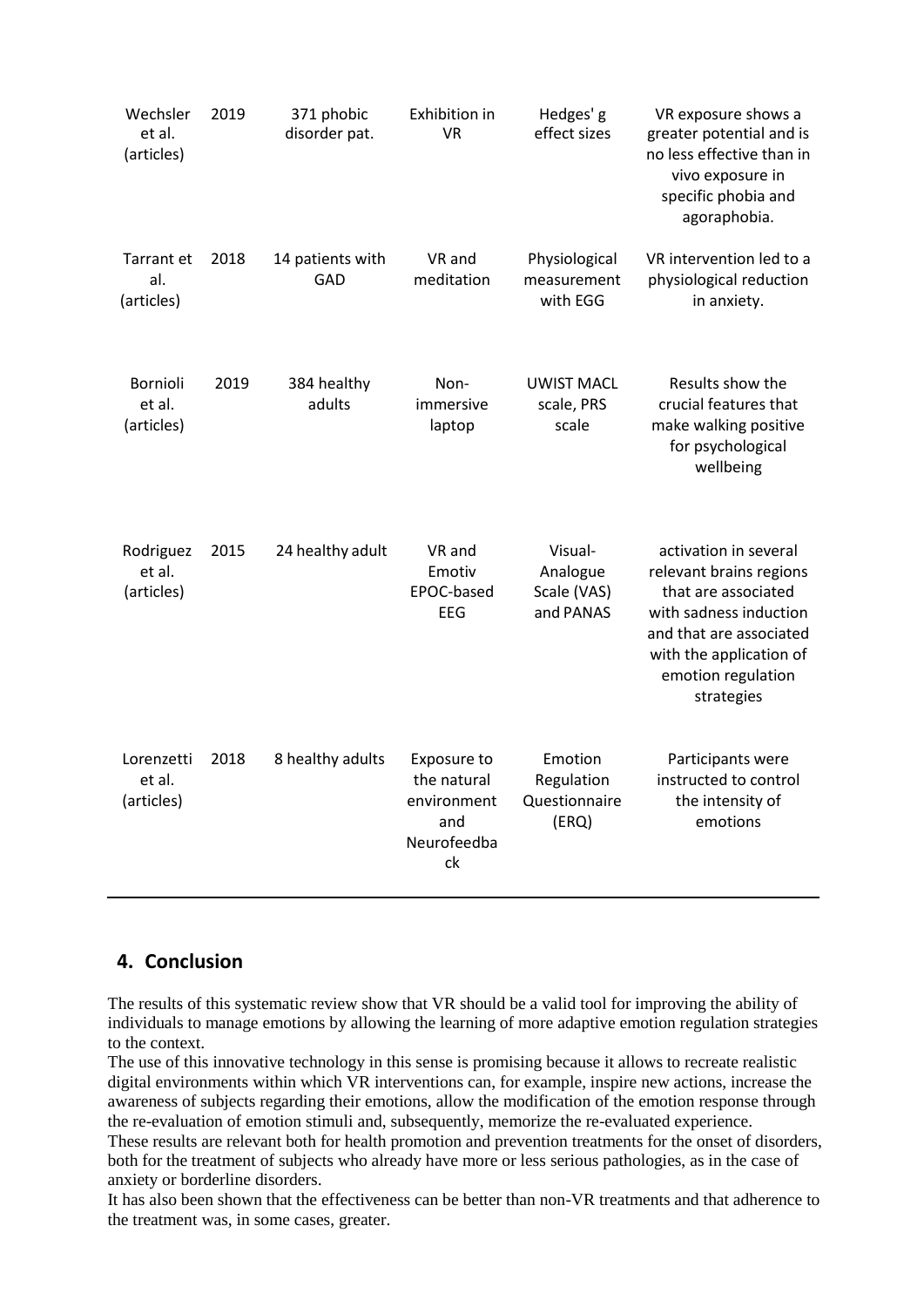It has also been shown that the effectiveness can be better than non-VR treatments and that adherence to the treatment was also, in some cases, greater.

Considering, therefore, the different advantages of VR exposure and its high potential, its diffusion should be emphasized and a deeper investigation of what are the relevant operating mechanisms is necessary in order to develop improvements in technology and procedures that they could produce even greater effects in the future.

Research should aim to investigate the mechanisms and underlying factors that may contribute to the effectiveness of biofeedback systems when using VR interventions for ER in order to maximize their positive therapeutic outcomes, and furthermore, it would be interesting again, to be able to understand how way avatars and embodiment in virtual bodies can enhance the learning of emotion regulation strategies in a more engaging way.

As the introduction of avatars into mental health applications is relatively new, a deeper understanding of their influence on user behavior is of great importance.

### **5. References**

- [1] Tomkins, S. S. (1962). Affect imagery and consciousness: Val. J. The positive affects. New York: Springer.
- [2] R. Plutchik, A General Psychoevolutionary Theory of Emotion, in Emotion: Theory, Research, and Experience, Volume I, R. Plutchik and H. Kellerman (eds.), Academic Press, New York, pp. 3-33,1980. doi.org/10.1016/B978-0-12-558701-3.50007-7
- [3] Ekman, P. (1992). An argument for basic emotions. Cognition and Emotion, 6, 169–200. doi.org/10.1080/02699939208411068
- [4] Kring AM, Sloan DM, eds. 2009. Emotion Regulation and Psychopathology: A Transdiagnostic Approach to Etiology and Treatment. New York: Guilford.
- [5] Cerolini Silvia, Terrasi Michela, Ballesio Andrea, Devoto Alessandra, Bacaro Valeria, Vacca Mariacarolina, Lombardo Caterina, Clinical Cognitivism. 2019, Vol. 16 Issue 1, p33-44. 12p.
- [6] Krause-Utz A, Oei NY, Niedtfeld I, Bohus M, Spinhoven P, Schmahl C, et al. (2012): Influence of emotion distraction on working memory performance in borderline personality disorder. Psychol Med 1–12. doi: 10.1017/S0033291712000153
- [7] Lewis A. R., Zinbarg R. E., and Durbin, C. E. (2010). Advances, problems, and challenges in the study of emotion regulation: A commentary. Journal of Psychopathology and Behavioral Assessment, 32, 83–91. doi:org/10.1007/s10862-009-9170-0
- [8] Marroquín B. (2011). Interpersonal emotion regulation as a mechanism of social support in depression. Clinical Psychology Review, 31, 1276 – 1290. doi:10.1016/j.cpr.2011.09.005
- [9] Velotti P., Garofalo C., and Zavattini, G. C. (2013). Lo studio della regolazione delle emozioni: prospettive future. Italian Journal of Psychology, 2, 247–262. doi/10.1421/74555
- [10] Langacker R. W. (2000). Virtual reality. Studies in the Linguistic Sciences, 29, 77-103. doi:10.1007/3-540-65193-4\_29.
- [11] Rega A., Mennitto A., Vita S., Iovino L.: New technologies and autism: can augmented reality (ar) increase the motivation in children with autism? In: 12th International Technology, Educationand Development Conference. pp. 4904–4910 (2018).
- [12] Ellis S.R., 1994, "What are Virtual Environments?", IEEE Computer Graphics and Applications, Vol. 14, No. 1. doi: 10.1109/38.250914.
- [13] Riva G.; Serino S. Virtual Reality in the Assessment, Understanding and Treatment of Mental Health Disorders. J. Clin. Med. 2020, 9, 3434 doi: 10.3390/jcm9113434
- [14] Cicchetti D., B. P. Ackerman, and C. E. Izard. 1995. "Emotions and Emotion Regulation in Developmental Psychopathology." Development and Psychopathology 7: 1–10. doi:10.1017/S0954579400006301.
- [15] Garner P. W., and K. M. Estep. 2001. "Toddlers' emotion regulation behaviors: The role of social context and family." The Journal of Genetic Psychology 156: 417–430. doi:10.1080/ 00221325.1995.9914834
- [16] Bosse T., Gerritsen C., de Man, J., and Treur, J. (2014). Towards virtual training of emotion regulation. Brain informatics, 1(1-4), 27–37.
- [17] Montana JI Gomez MM, Maisto M, Mavrodiev PA, Cavalera CM, Diana B, et al. The Benefits of